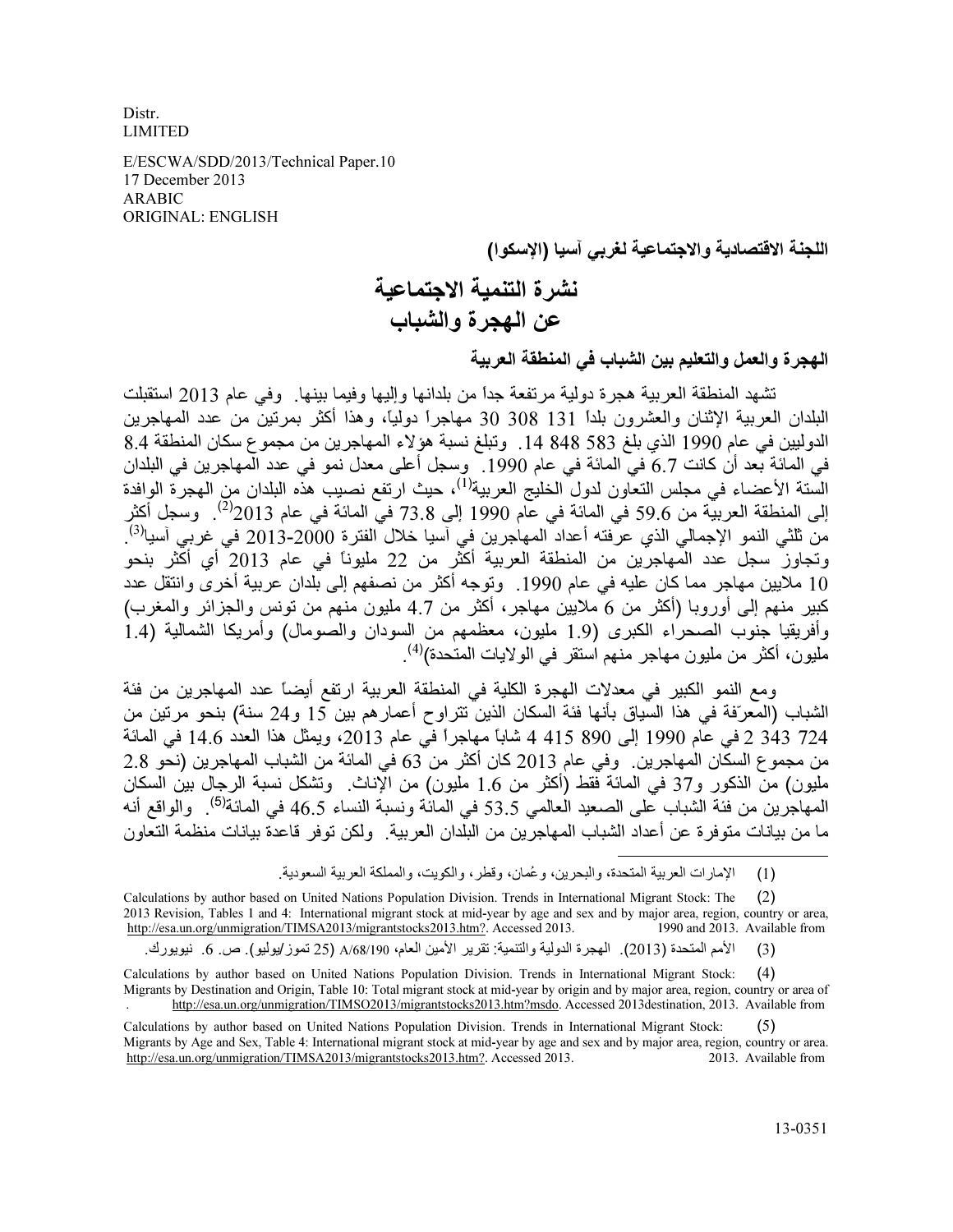الاقتصادي والتنمية معلومات مفصلة عن جزء من المهاجرين العرب المقيمين في البلدان الأعضاء، وتبين أن المهاجرين الشباب (15 سنة وما فوق) يمثلون 10.8 في المائة من مجموع المهاجرين البالغين في هذه البلدان<br>في عام 2005 وأن 48.2 في المائة منهم من الإناث وتعكس بذلك حجم هجرة الشباب<sup>(6)</sup>.

ولتدفقات الهجرة أثار مهمة على التنمية في البلدان العربية فهي توفر الكثير من الفرص وتطرح العديد من التحديات. ۖ وتتناول هذه النشرة بعضاً من أهم الاتجاهات المتعلقة بالشباب والهجرة لا سيما الهجرة من أجل العمل، و الـهجر ة القسر يـة، و هجر ة الـعائلات، و الـهجر ة من أجل التعليم، و آثـار هـا علـي السيـاسـات ِ

## الشباب والهجرة من أجل العمل

تمثل هجر ة العمال أكبر ِ نسبة من تدفقات الهجرة إلى المنطقة وفيما بين بلدان المنطقة. وفي جميع الفئات العمر ية بما فيها فئة الشباب تتركز هجرة العمال بين الرجال بشكل خاص، فمعظم الشباب المهاجر ين في بلدان مجلس التعاون لدول الخليج العربية مهاجرون من أجل العمل، ونسبة الشابات منهم متدنية للغاية كما هو الحال في الفئة العمرية 20-24 سنة التي تهاجر عادةً من أجل العمل (الشكل 1 والجدول 1)<sup>(7)</sup>. ففي عام 2010 مثلاً كانت قطر نضم 000 75 مهاجر من الفئة العمرية 20-24 سنة و977 29 مهاجرةً فقط من الفئة نفسها. وتسجل بلدان المقصد الأخرى أيضاً فوارق مماثلة ولو بنسبة أقل كما في المملكة العربية السعودية حيث بلغ عدد المهاجرين من الفئة العمرية 20-24 سنة 069 453 مهاجراً بين الذكّور و558 262 بين الإناث في عام 2010<sup>(8)</sup>.



الشكل 1- الهيكل العمري للمهاجرين في بلدان مجلس التعاون لدول الخليج، 2013

Calculations by author based on United Nations Population Division. Trends in International Migrant Stock: Migrants by Age and Sex, Table 4: International migrant stock at mid-year by age and sex and by major area, region, country or area, 2013.

 $(6)$ Calculations by author based on OECD Database on Immigrants in OECD Countries, 2005/2006.

يمكن للفئة العمرية 15-19 سنة الإقامة في بلدان مجلس التعاون لدول الخليج العربية بموجب تأشيرات إقامة الأهل؛ ولكن  $(7)$ عند بلوغ الأبناء الذكور للمهاجرين 21 سنة من العمر يخسرون تغطية الأهل هذه. لذا، على الأرجح أن معظم المهاجرين الذكور من الفنة العمرية 20-24 سنة هم عاملون مهاجرون. وتستمر تغطية الأهل المهاجرين لبناتهم الإناث حتى يتزوجن أو تنتهي صلاحية تأشيرات إقامة Migrants in the 15-19 age bracket may be resident in GCC countries under their parents' residency visas; however, at age 21, male children of migrant parents lose this coverage. Therefore, most male migrants in the 20-24 age group are likely to be labour migrants. Female children of migrant parents are covered by their parents until they are married or their parents' visas expire.

Calculations by author based on United Nations Population Division. Trends in International Migrant Stock: http://esa.un.org/MigAge/. Accessed 14 June 2012. Migrants by Age and Sex, 2010. Available from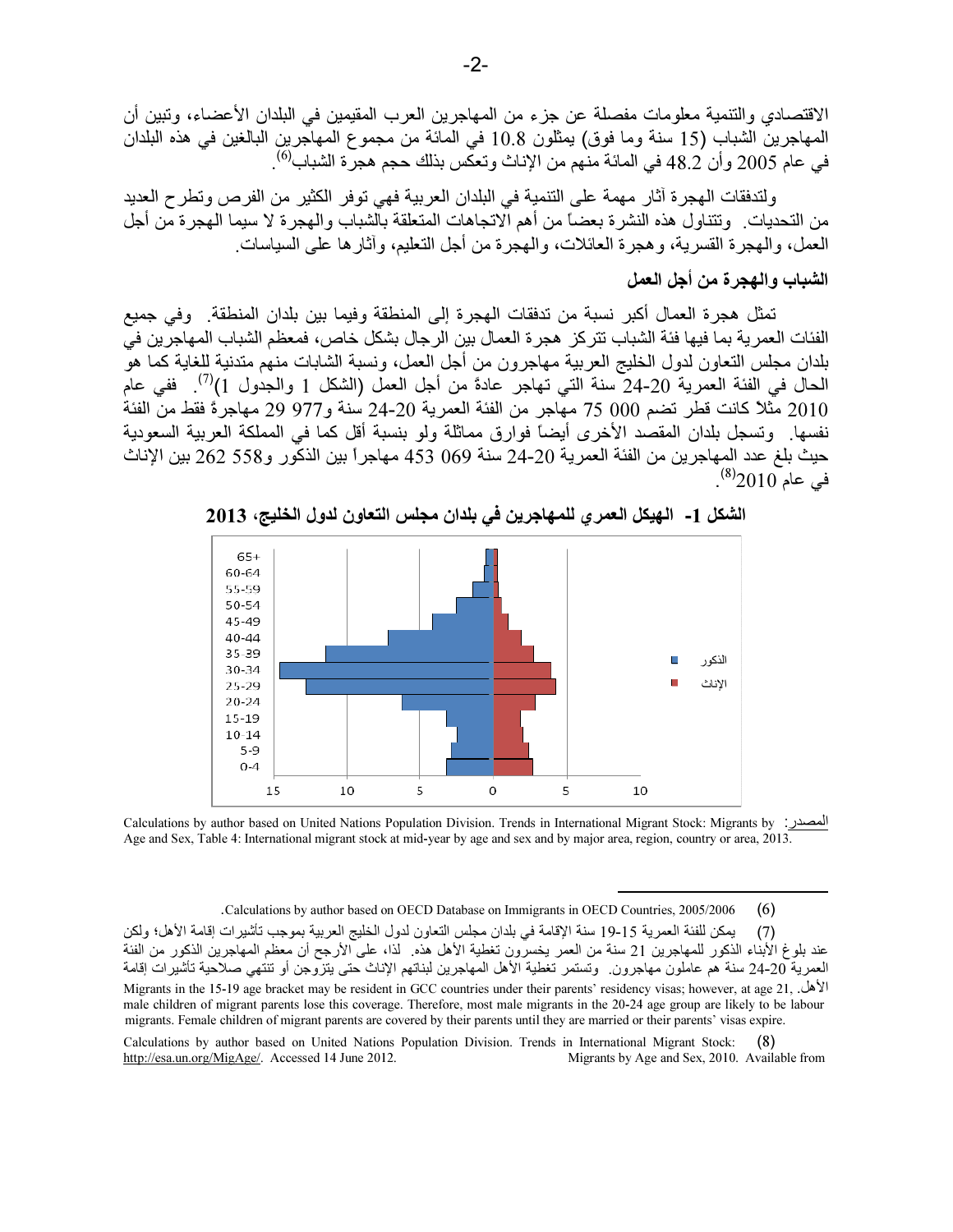تشير البيانات أعلاه إلى أن القطاعات التي يعمل فيها الشباب المهاجرون ترتبط بالنوع الاجتماعي، فمعظم العمّال في البناء مثلاً هم من الذكور . وأحيّاناً تقيّد بلدان المنشأ هجرة الشابات إلى المنطّقة فتحدّ غالباً السن الأدنى للعمَّل في القطاع المنزلي الذي يجذب الإناث بشكل خاص. ففي إندونيسيا مثلاً تشترط الهجرة للعمل في القطاع المنزلي على المرأة أن تكون قد بلغت 21 سنة، أما السن الأدنى للهجرة للعمل في كالقطاعات<br>الأخرى فهي 18 سنة<sup>(9)</sup>. ولكن المهاجرات لا يمتثلن دائماً لهذه القواعد. وبينت دراسة عن المهاجرات السابقات العاملات في المنازل اللواتي عدن من بلدان مجلس التعاون لدول الخليج إلى مقاطعة جاوة الغربية في إندونيسيا أن أكثر من 50 في المائة منهن كنّ دون سن 21 سنة عندما هاجرّن للمرة الأولى<sup>(10)</sup>. وهؤلاء الشابات تحديداً تتعرضن للاسّتغلال وسوء المعاملة لأن النظم القانونية التي تنظم هجرة العاملات في المنازل تفرض عزلهن جسدياً في البيوت الخاصة وتطبق عليهن نظام كفالة أرباب العمل للحصول على تأشيرات الإقامة ولا يشمل قانون العمل عمومًا هذا النوع من العمل ولا يحمى إذا العاملات في المنازل<sup>(11)</sup>.

الجدول 1- السكان المهاجرون من فئة الشباب في بلدان مجلس التعاون لدول الخليج

|                             | مجموع السكان المهاجرين الشباب |         |           | السكان المهاجرون الشباب من الذكور |         |          | السكان المهاجرون الشباب من الإناث |        |           |  |  |
|-----------------------------|-------------------------------|---------|-----------|-----------------------------------|---------|----------|-----------------------------------|--------|-----------|--|--|
|                             |                               |         | فئة لشبل  |                                   |         | فنة لشبب |                                   |        | فئة لشبل  |  |  |
| الباد                       | 19-15                         | 2420    | $(24-15)$ | 19-15                             | 2420    | (24.15)  | 19-15                             | 2420   | $(24-15)$ |  |  |
| الإمارات                    |                               |         |           |                                   |         |          |                                   |        |           |  |  |
| العربية                     |                               |         | 252768    |                                   |         |          |                                   |        |           |  |  |
| المتحدة                     | 386262                        | 866506  |           | 280851                            | 630036  | 910887   | 105411                            | 236470 | 341881    |  |  |
| البحرين                     |                               |         |           |                                   |         |          |                                   |        |           |  |  |
|                             | 29 007                        | 60 147  | 89 154    | 787ئ1                             | 40923   | 58710    | 11 2 20                           | 19224  | 30444     |  |  |
| عُمان                       |                               |         |           |                                   |         |          |                                   |        |           |  |  |
|                             | 19965                         | 121 208 | 141 173   | 12427                             | 93249   | 105676   | 7538                              | 27959  | 35497     |  |  |
| قطر                         |                               |         |           |                                   |         |          |                                   |        |           |  |  |
|                             | 38542                         | 104977  | 143519    | 22 301                            | 75000   | 97301    | 16241                             | 29977  | 46218     |  |  |
| الكويت                      |                               |         |           |                                   |         |          |                                   |        |           |  |  |
|                             | 138672                        | 164608  | 303 280   | 87665                             | 111 262 | 198927   | 51 007                            | 53346  | 104 353   |  |  |
|                             |                               |         | 219877    |                                   |         |          |                                   |        |           |  |  |
| المملكة العربية<br>السعودية | 504 250                       | 715627  |           | 288 161                           | 453069  | 741 230  | 216089                            | 262558 | 478647    |  |  |

Calculations by author based on United Nations Population Division. Trends in International Migrant Stock: Migrants by : المصدر Age and Sex, Table 4: International migrant stock at mid-year by age and sex and by major area, region, country or area, 2013.

وبالنظر إلى صعوبة إيجاد فرص العمل بين الشباب في المنطقة العربية، تتضح أسباب هجرة الشباب من البلدان العربية طلباً للعمل ِ فمن الصعب جداً لا بل من المستحيل أحياناً حصول الشباب على فرص أولى للعمل اللائق في المنطقة العربية. وتشير بيانات منظمة العمل الدولية إلى أن معدل البطالة بين الشباب في عام 2013 بلغ 29.1 في المائة في منطقة الشرق الأوسط، و23.7 في المائة في شمال أفريقيا، مقارنة مع المعدل العالمي الَّذي بلغ 12.6 في المائة. وفي المنطقتين كان معدل البطالة أعلى بكَثير بين الإناث إذ سجل 43.5 في

.Ibid  $(10)$ 

 $(9)$ Raharto, Aswatini (2011). The Migratory Experience of Ex-Migrant Domestic Workers: The Example of Indonesia. Inter-Regional Report on Labour Migration and Social Protection (2013), p. 77. New York: ESCWA-ESCAP.

Esim, Simel and Carole Kerbage (2013). The Situation of Migrant Domestic Workers in Arab States: A Legislative (11) Overview. Inter-Regional Report on Labour Migration and Social Protection (2013), pp. 49-50. New York: ESCWA-ESCAP.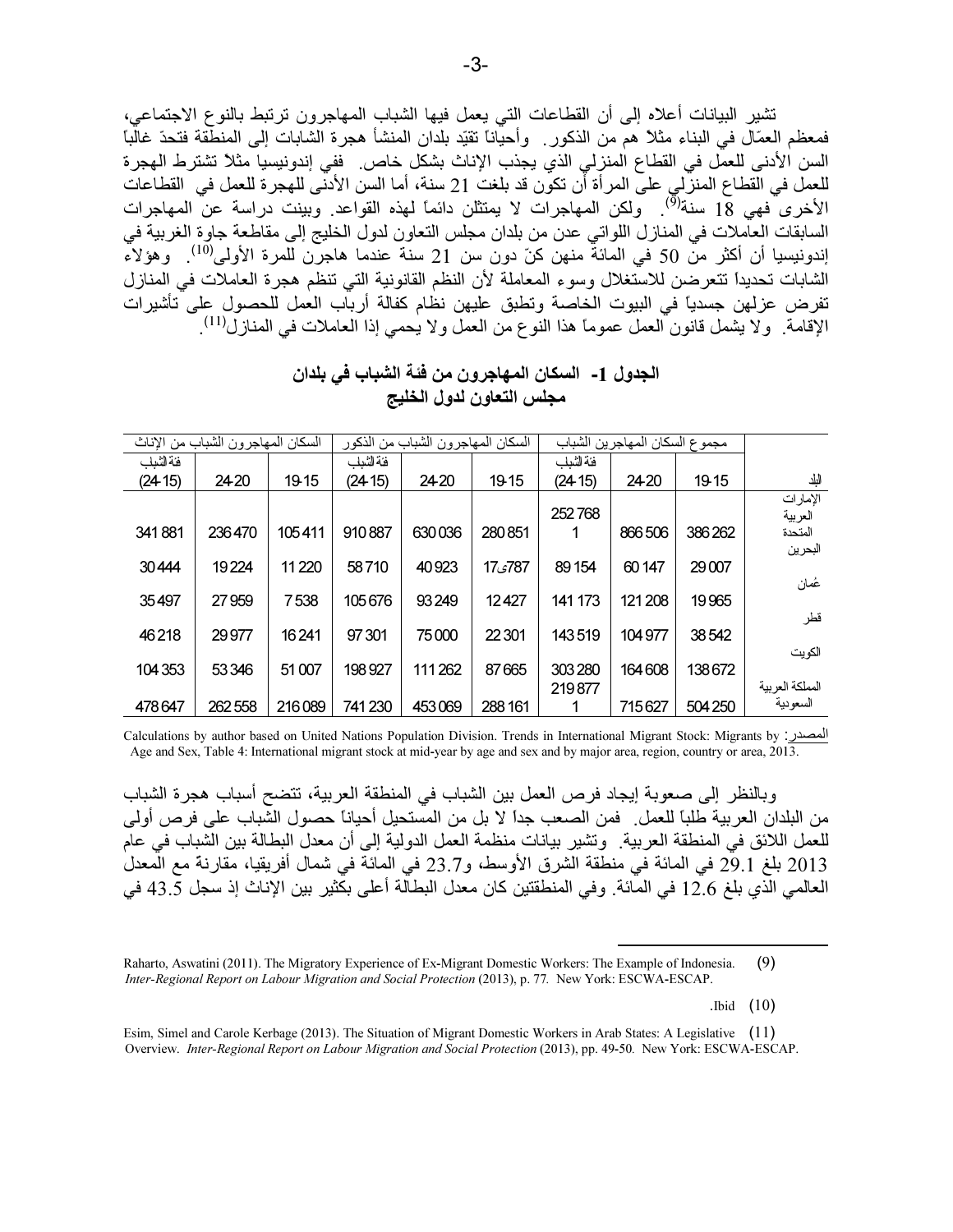المائة في منطقة الشرق الأوسط و36.7 في المائة في شمال أفريقيا<sup>(12)</sup>. ومعظم فرص العمل التي يجدها الشباب تكون في القطاع غير النظامي مع ما يشوبه من "تدني الأجور، وظروف العمل غير الأمنة، وقلة<br>الحماية الاجتماعية"<sup>(13)</sup>

وصعوبة إيجاد فرص العمل اللائق تبين البنية الاقتصادية لبلدان المنطقة حيث تركز أنشطة القطاع الخاص على المجالات التي لا تتطلب الكثير من اليد العاملة كصناعات استخراج الموارد أو العقارات، أو تتضمن أنشطة ذات قيمة مصافة منخفضة تكون فرص العمل فيها متدنية النوعية وآفاق تحسينها محدودة للغاية في المقابل تشهد فرص العمل في القطاع العام، وهي الخيار الأول لمعظم الشباب المتعلمين، تراجعًا كبيراً<sup>(14)</sup>. وتتفاقم هذه الصعوبة بسبب بنية قواعد الهجرة الوافدة لا سيما في بلدان مجلس التعاون لدول الخليج لأن العمال الأجانب لا يستطيعون تغيير عملهم وهم يعتمدون على أرباب عُملهم لمواصلة إقامتهم في البلد كمّا أن قدرتهم على التفاوض متدنية ً لذا، فإن كلفة تشغيلهم أقل حتى وإن كانِ لديهم مستوى أعلى من الخبرات ويمكن إنهاء العقد معهم بسهولة مما يقلل إمكانية تشغيل الشباب المو اطنين<sup>(15)</sup>.

ونظم التعليم في البلدان العربية لا تهيئ الطلاب عمومًا كما يجب لسوق العمل. ومع الإنجازات البارزة التي حققتها البلدان العربية في التعليم الابتدائي، لا يزال معدل الإلمام بالقراءة والكتابة متدنياً مقارنة مع المعدل الذيّ تسجلة المناطّق النامية الأخرى، ولا ينتقل إلى النعليم الثانوي والعالي إلا قلة من الأطفال نسبياً. وغالبًا ما يُنجه الطلاب نحو العلوم الإنسانية والاجتماعية دون المجالات التقنية. ولا يزال التعليم يعتمد منهجيات تقليدية لا نتبع أفضل الممارسات التي تقوم على طرح الأسئلة ونتمحور حول الطالب ولا تعمل على<br>تطوير مهارات التواصل وحل المشاكل<sup>(16)</sup> . ويمكن لخدمات التشغيل أن توفر التدريب اللازم للمواءمة بين التعليم والعمّل، ولكّن تشّوبُها أيضاً "نواقص تتّعلق بمضمون البرامج والمهارات [...]، وعدم المساواة في<br>توزيع الخدمات، وضعف التنسيق بين الجهات الخاصة التي توفر التعليم والتدريب وعدم تنظيم عملها"<sup>(17)</sup>. ومع الإصلاحات التي أجريت في هذا المجال فإن خدمات التشغيل العامة نادرا ما توفر خدمات متكاملة، وهي تفتقُّر ۖ إلى القدر ات اللَّاز مة، و لا تطَّال سو ي شر يحة صغير ة من السكان الذين يحتاجو ن اليها'<sup>(18)</sup> .

وفي عام 2010 أجرت مؤسسة "صلتك" بالشراكة مع مؤسسة "غالوب" دراسة عن الشباب في البلدان العربية أشار 30 في المائة من المشاركين الذين نتراوح أعمارهم بين 15 و29 سنة (37 في المائة من المشاركين الذكور و24 في المائة من المشاركات الإناث) إلى أنهم ير غبون في الهجرة بشكل دائم وأن العامل

(17) الإسكوا (2012). السياسات الحكومية الهادفة إلى تحسين أداء أسواق العمل في البلدان العربية (26 آذار/مارس)، ص 35. نيويورك.

(18) المرجع نفسه، ص 19-26.

International Labour Organization (ILO) (2013). Global Employment Trends for Youth 2013: A Generation at Risk,  $(12)$ p. 80. Geneva. According to the ILO, the Middle East includes the Arab countries located in Asia and the Islamic Republic of Iran, while North Africa is made up of Algeria, Egypt, Libya, Morocco, the Sudan, and Tunisia.

<sup>(13)</sup> الإسكوا (2012). السياسة الاجتماعية المتكاملة، التقرير الرابع: أسواق وسياسات سوق العمل في منطقة الإسكوا (E/ESCWA/SDD/2011/3)، ص 30. نيويورك وجنيف: الأمم المتحدة.

ESCWA (2012). Rethinking policies toward youth unemployment: What have we learned? Background Note for  $(14)$ the United Nations Economic and Social Council (ECOSOC) Annual Ministerial Review Regional Preparatory Meeting, pp. 6-8.

Hertog, Steffen (2012). A Comparative Assessment of Labor Market Nationalization Policies in the GCC. In (15) National Employment, Migration and Education in the GCC, pp. 100-101. Berlin: Gerlach Press.

World Bank (2008). The Road Not Traveled: Education Reform in the Middle East and North Africa, p. 20. (16) Washington D.C.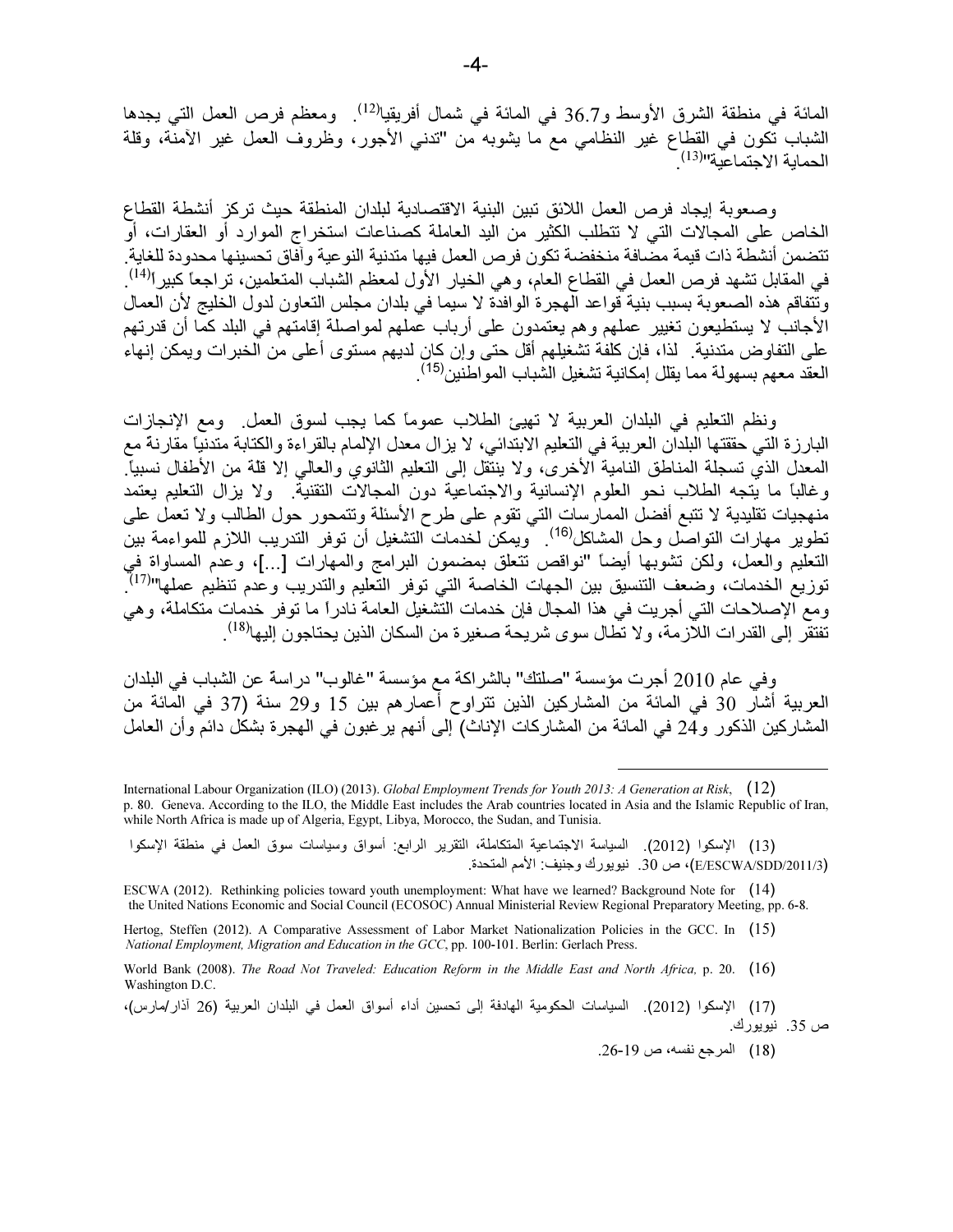الأساسي الذي يدفعهم إلى ذلك هو إيجاد فرصة عمل/إيجاد فرصة عمل أفضل. والواقع أن هذه النتيجة غير مستهجنّة نظرًا إلى النقص في فرص العمل اللائق في المنطقة العربية. ومع أن الرغبة في الهجرة لا تتحقق<br>دائماً يرى الكثير من الشباب ذكوراً وإناثاً أنها وسيلة لتحسين وضعهم المهنى<sup>(19)</sup>.

ونتيجة هذا الواقع وثقافات الهجرة التي تطورت في بعض البلدان كالمغرب حيث تعتبر الهجرة سبيلا لتحسين الظروف الاجتماعية، يرغب الشباب في الانتقال إلى الخارج للعمل فيهاجر الكثير منهم. ولا تنحصر هذه الظاهرة بالعاطلين عن العمل فقط بل نشير الدراسة إلى أن أصحَّاب المهارات العليا والذين سبق وحصلوا على فرصة عمل هم الأكثر رغبة في الهجر ة<sup>(20)</sup>

ولكن الشباب قد يواجهون قيودأ تعيق هجرتهم وترتبط بعدم توفر رؤوس الأموال بمختلف أشكالها المطلوبة للهجرة وهي:

- رِ أس المال البشر ي بما في ذلك المؤ هلات أو الخبر ة العملية المطلوبة للعمل؛
	- رأس المال المالي لدفع رسوم الاستقدام للعمل أو تكاليف السفر؛
- رأس المال الاجتماعي كالوصول إلى شبكات المهاجرين في بلدان المقصد الذين يمكنهم مساعدة المهاجر على إيجاد فرص العمل والاهتمام بتر تبيات السفر والسكن

## هجر ة الشباب القسر ية

إن ثاني أهم تدفق للهجرة في المنطقة هي الهجرة القسرية حيث يأتي المهاجرون قسراً، ومعظمهم من الإناث، من بلدآن المُنطقة والبلدان المُجاورة لا سيما من القرن الأفريقي. ۖ وفِّي الأردن مثلاً ارتفع عدد الشابات المهاجرات من 956 147 مهاجرة في عام 2000 إلى 188 202 مهاجرة في عام 2013 وهنّ يمثّلن 48.9 في المائة من مجموع السكان الشباب المهاجرين. و87.7 في المائة من المهاجرات المقيمات في الأردن لاجنات من الجمهورية العربية السورية والعراق وفلسطين وفي البلدان الأخرى حيث يمثل اللاجئون غالبية السكان المهاجرين كما هو الحال في الجمهورية العربية السورية واليمن، يدعم الفرق الضئيل بين الإناث والذكور في عدد السكان المهاجرين هذا الاتجاه<sup>(21)</sup> ويواجه الكثير من الشباب المهاجرين قسراً وضعاً غير مستقر نوعًا ما بسبب القيود المفروضة عليهم التي تعيق قدرتهم على العمل في البلدان العربية وتعرضهم للمخاطر الاجتماعية والاقتصادية والاستغلال في أسواق العمل غير النظامية

## هجر ة العائلات

from

ومن الأشكال الأخرى للهجرة بين الشباب في المنطقة ولا سيما الشابات هجرة العائلات بهدف لمّ شمل العائلة أو تكوين عائلة. ۖ وهذا النوع من الهجرة بغايَّة الأهمية بالنسبة إلى أبناء المهاجرين الإناث المقيمين في بلدان مجلس التعاون لدول الخليج العربية فأبناء المهاجرين الذكور يخسرون حقوق الإقامة بعد بلوغ سن 21 سنة أما الإناث غير المتزوجات فيمكنهن البقاء في بلدان المقصد ما دامت إقامة الأهل صـالحة<sup>(22)</sup>. ولكن فرص جمع شمل العائلة من خلال دخول أبناء المهاجرين وبناتهم، تنحصر عادةً بالعمّال ذوى المهارات العالية

Silatech/Gallup (2010). The Silatech Index: Voices of Young Arabs (November), p. 55 (19).

Ibid., pp. 55-56 (20)

Calculations by author based on UN-DESA, Trends in international migrant stock: the 2013 Revision. Available (21) http://esa.un.org/unmigration/wallchart2013.htm. Accessed 14 June 2012.

Ghoneim, Ahmed and Hanan Natheer (2013). Migration Policies in ESCWA Countries. International Migration (22) and Development in the ESCWA Region: Challenges and Opportunities, p. 27.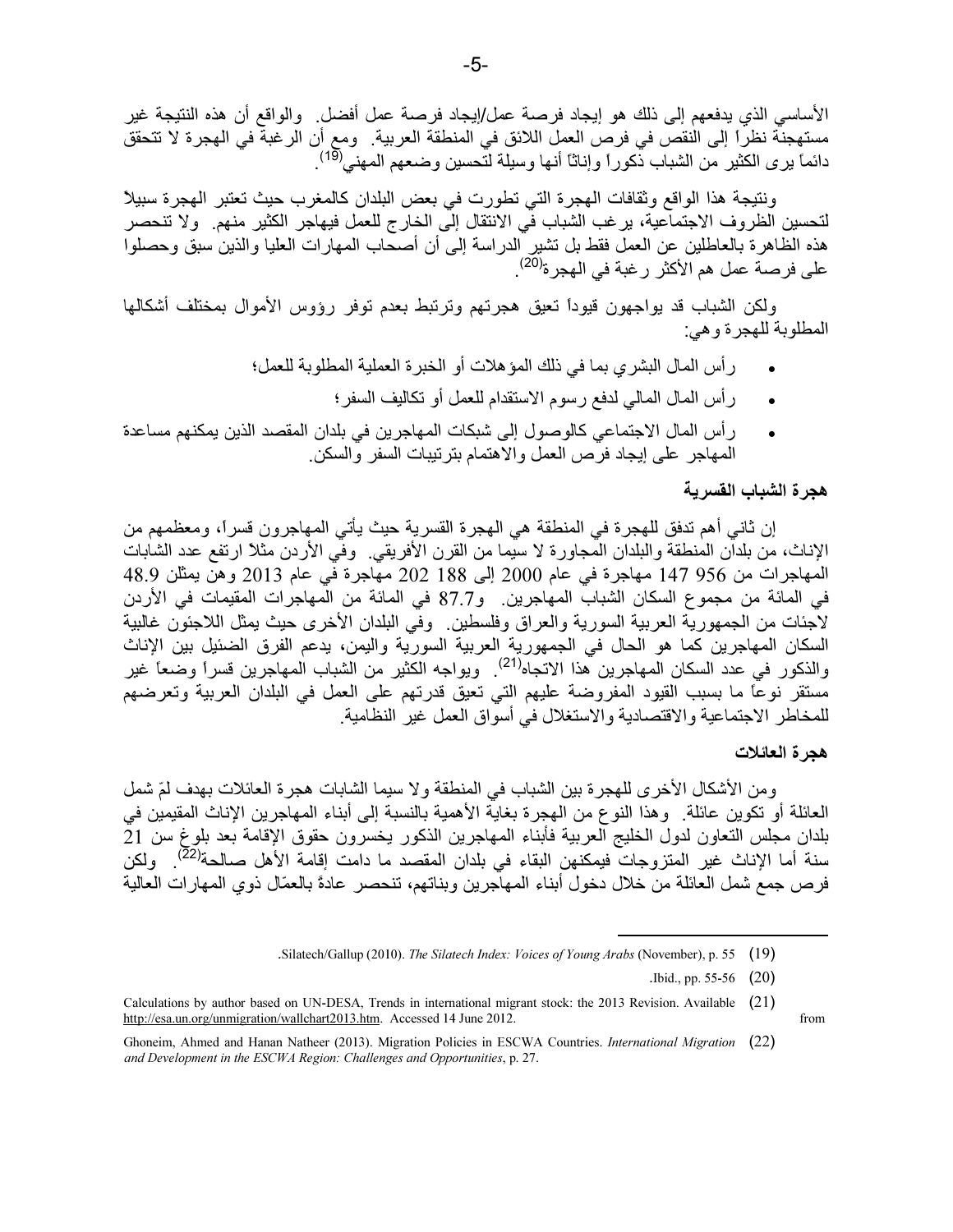والذين يتقاضون أجوراً مرتفعة، وهذا الواقع يحرم الكثير من الشباب من فرصة الانضمام إلى عائلاتهم<sup>(23)</sup>. كما أن المهجرة من أجل الزواج ظاهرة هامة أيضاً بالنسبة إلى الشابات في المنطقة العربية: وبين مسح أجري في فلسطين أن غالبية الشابات المهاجرات هاجرن من أجل الزواج<sup>(24)</sup>. 7

الـهجر ة من أجل التعليم الـعالي في المنطقة الـعربيـة

. في عام 2010 كان 389 219 طالباً متنقلا دولياً يدرس في المنطقة العربية<sup>(25)</sup> والكتلة الأكبر جاءت من بلدان عربية وشكلت نسبة 20.5 في المائة. وقد تكون هذه النّسبة أعلى بكثير حيث أن الطلاب العرب يشكلون نسبة كبيرة من الطلاب المتنقلّين دولياً من مناطق منشأ "غير محددة" ويبلغ تعدادهم 131 151 طالباً<sup>(26)</sup>. ويبين الشكل 2 بلدان المقصد الرئيسية لـهؤلاء الطلاب في عام 2010، ويبين الشكل 3 البلدان التي تضم أعلى نسبة من الطلاب الأجانب في عام 2004.



ا % 2 - -د ا )7ب ا '" دو ً- ا -ا:" إ ; -د (" ا -\$ان ا ، 2010

UNESCO (2012). Global Education Digest 2012. Opportunities Lost: The Impact of Grade Repetition and Early School :أحصدر Leaving, Table 9, pp. 130-133.

.lbid  $(23)$ 

 $\overline{a}$ 

Blangiardo, Gian Carlo (2012). Gender and Migration in Southern and Eastern Mediterranean and Sub-Saharan ( 24) African Countries, pp. 30-32. CARIM Research Report 2012/1. Italy: European University Institute, Robert Schuman Centre for Advanced Studies.

United Nations Economic, Scientific and Cultural Organization (UNESCO) (2012). Global Education Digest 2012. ( 25) Opportunities Lost: The Impact of Grade Repetition and Early School Leaving, p. 133. Montreal, Canada. The UNESCO definition of the Arab region does not include the Comoros and Somalia.

.lbid., p. 133  $(26)$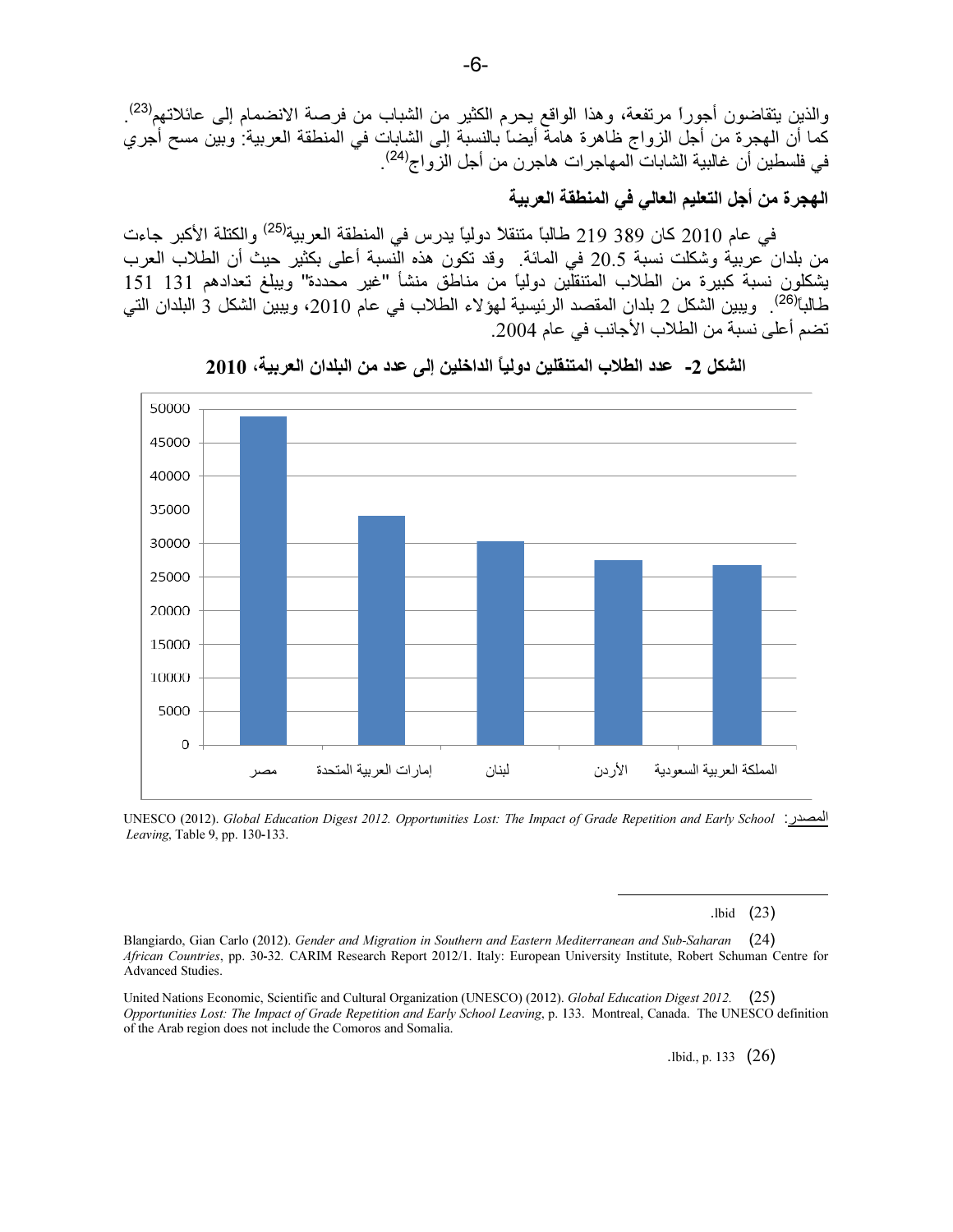

الشكل 3- نسبة الطلاب المتنقلين دولياً من مجموع الطلاب، 2004

International Organization for Migration (IOM) (2008). World Migration Report 2008: Managing Labour Mobility in the Evolving Global Economy, p. 107. Geneva.

وفي بعض البلدان مثل الإمارات العربية المتحدة وقطر ولبنان يفوق عدد الإناث عدد الذكور بين الطلاب المتنقلين دو لياً

ومع أن عدد الطلاب المتنقلين دولياً متدنٍّ مقارنة مع عدد المهاجرين في المنطقة، فمن المحتمل أن يرتفع هذا العدد لا سيما في ظل استمرار نمو مؤسسات التّعليم العالي في المنطّقة. ومصر هي عادةً بلد المقصَّد الرئيسي للطلاب المتنقلين دولياً لوجود الجامعة الأمريكية بالقاهرة وجامعة الأزهر فيَّ القاهرة، الجامعتان الأكثر جذبا للطلاب<sup>(27)</sup>. وفي السنوات الماضية شهدت نظم التعليم العالي في بلدان مجلس التعاون لدول الخليج إصلاحات كبيرة فالإمارات العربية المتحدة وقطر والمملكة العربية السعودية تعمل على توسيع نطاق مرافَّق النعليم العالي عبر إنشاء الجامعات المحلية وتوسيعها كجامعة الملك عبدالله للعلوم والنقنيَّة (تأسست في عام 2009) وكذلك النعاون مع الجامعات في أسيا وأوروبا أوقيانوسيا وشمال أمريكا من خلال إطلاق عدد من المبادر ات كالمدينة التعليمية في قطر ومدينة دبي الأكاديمية الدولية.

وتمثِّل الهجرة للالتحاق بهذه المراكز الجامعية الجديدة في المنطقة بعداً هاماً، لأنها من المحتمل أن تؤثر كثيراً على تدفقات انتقال الطلاب فيما بين بلدان المنطقة خاصة وأنها تتيح لطلاب المنطقة فرصاً جديدة لمتابعة دراستهم في مؤسسات تعليم عال مرموقة جداً دون السفر إلى خارج المنطقة. وفي الوقت نفسه يزداد إدر اك بلدان المقصد بأن هجر ة الطلاب بغاية الأهمية في سياق "البحث عن المو اهب". وفي الكثير من بلدان

Becker, Rosa and Renze Kolster (2012). International Student Recruitment: Policies and Developments in Selected (27) Countries, p. 81. Netherlands Organisation for International Cooperation in Higher Education.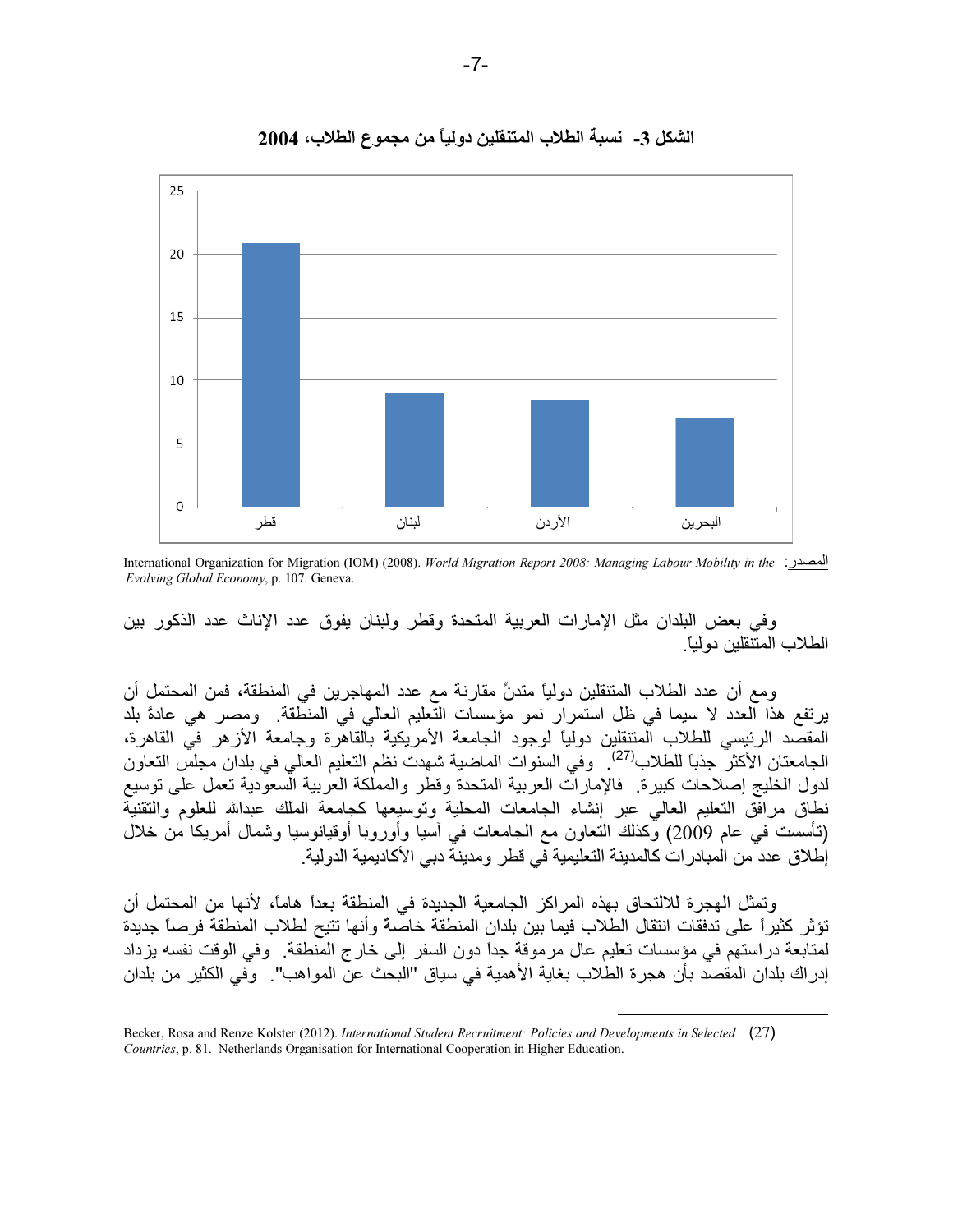شمال الكرة الأرضية نسبة كبيرة من الطلاب يبقون في البلد الذي درسوا فيه للحصول على فرصة عمل<sup>(28)</sup>. ويمكن اعتماد هذا النهج في بعض البلدان العربية مثَّل قطر التِّي تهدف إلى تطوير مهارات القوى العاملة المهاجر ة<sup>(29)</sup> لأن المتخرِّجين من الجامعات داخل البلد يملكون أكثر من غير هم المهار ات و المعار ف التي يحتاج اليها البلد<sup>(30)</sup>. ولكن بغياب النعاون الإقليمي الملائم يخشّى أن يؤدي هذا النهج إلى تفاقم اتجاهات هجرة<br>الأدمغة من الطلاب والعمّال من البلدان الأكثر فقراً في المنطقة<sup>(31)</sup>. وبسبب النقص في البحوث والدراسات يصعب تحديد حركة الطلاب عموماً وتنقلهم بين البلدان العربية خصوصاً وتأثيرات هذه الحركة<sup>(32)</sup>.

وفي عام 2010 كان 277 249 طالباً من البلدان العربية يدرسون في الخارج ويشكلون حوالي 7 في المائة من الّطلاب المتنقلين دوليّا<sup>(33)</sup>. ولا تتوفر أي بيانات عالمية للمقارنة بين عدد الشبان والشابات الذين .<br>يدر سون في الخار ج ولكن البيانات المناحة عن الحالات الفردية تشير إلى أن نسبة الملتحقين بالتعليم في الخار ج من الذكور َّأعلـى منَّ نسبة الإناث. ۖ وأشارت بيانات وزارة النعليم العالمي في المملكة العربية السعوديَّة إلـى أنّ 23.2 في المائة فقط من طلاب المنح الدراسية في عام 2011 كانوا من الإناث<sup>(34)</sup>. وأشارت بيانات أخرى للفترة 2009-2010 أن 34.2 في المائة من الطلاب من بلدان المغرب الملتحقين بالمدارس الكبرى في فرنسا كانوا من الإناث<sup>(35)</sup>.

ويبين الشكل 4 أن العدد الأكبر من الطلاب المتنقلين دولياً من المنطقة العربية إلى الخارج هم من المستعمرات الفرنسية السابقة في المغرب العربي أي الجزائر ، وتونس، والمغرب إضافة إلى المملكة العربية السعودية. وتسجل أعلى نسبة تنّقل إلى الخارج في جيبوتي حيث تبلغ 60.9 في المائة تليها جزر القمر حيث تبلغ هذه النسبة 51.9 في المائة. وتبين هاتان النّسبتان الّمرتفعتان صغر حجم السكان، والنقص في فرص النعليم العالي على الصعيد المحلي، وأوجه النشابه بين مناهج النعليم في هذه البلدان ومناهج النعليم في فرنسا وهي البلد المُقصدُّ الرئيسي لمهوْلاًء الطَّلاب ۚ وتطبق فرنسا برامج خاصَّة نيسر حصول هُوَلاء الطلاب على فر ص عمل

.UNESCO, 2012, p. 137 (33)

International Organization for Migration (IOM) (2008). World Migration Report 2008: Managing Labour Mobility  $(28)$ in the Evolving Global Economy, p. 115. Geneva. Gribble, Cate (2008). Policy Options for Managing International Student Migration: the Sending Country Perspective. Journal of Higher Education Policy and Management, vol. 30, No. 1, p. 25.

<sup>(29)</sup> الأمانة العامة للتخطيط التنموي. رؤية قطر الوطنية 2030.

Kuptsch, Christiane (2006). Students and talent flow – the case of Europe: From castle to harbour? In Competing (30) for Global Talent (2006). Kuptsch, Christiane and Eng Fong Pang (eds.), pp. 39-40. Geneva: International Labour Office and International Institute for Labour Studies.

Kuptsch, Christiane (2006). Students and talent flow – the case of Europe: From castle to harbour? In Competing  $(31)$ for Global Talent (2006). Kuptsch, Christiane and Eng Fong Pang (eds.), pp. 39-40. Geneva: International Labour Office and International Institute for Labour Studies.

Findlay, Allan (2011). An Assessment of Supply and Demand-Side Theorizations of International Student  $(32)$ Mobility. In International Migration, vol. 49, No. 2, p. 165. Georgetown University; see also King, Russell and Parvati Raghuram (2012). International Student Migration: Mapping the Field and New Research Agendas, p. 127. Published online 13 November http://onlinelibrary.wiley.com/doi/10.1002/psp.1746/pdf. 2012. Available from

Arab News (2013). US most preferred destination for Saudi students: Ministry. Jeddah (5 March). Available from (34) http://www.arabnews.com/saudi-arabia/us-most-preferred-destination-saudi-students-ministry.

Poree, Brigitte (2011). Les Grandes Écoles sur la scène internationale. Enquête mobilité 2011. Conférence des (35) Grandes Écoles, p. 40. Paris.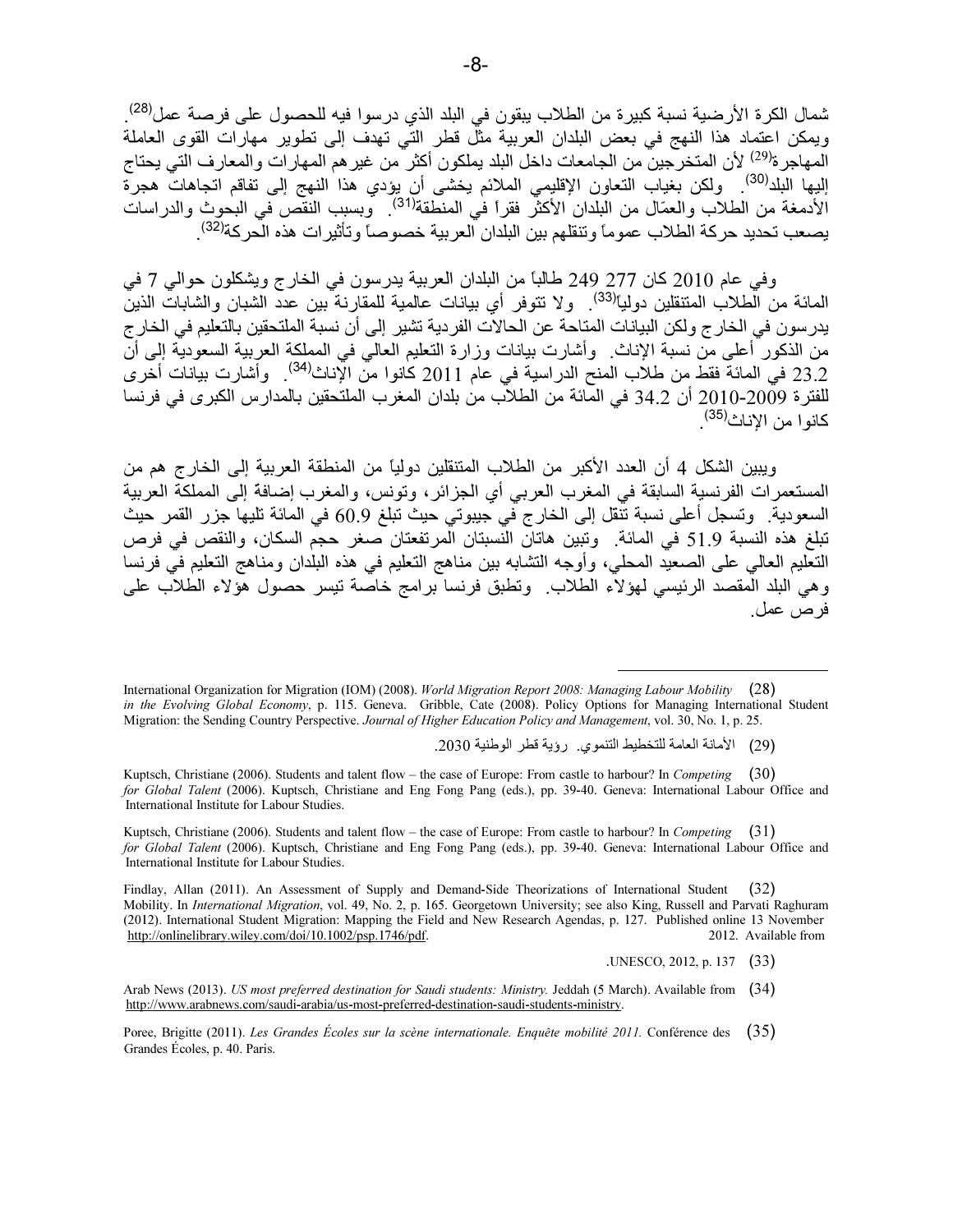

الشكل 4- عدد الطلاب المتنقلين دولياً إلى الخارج من البلدان العربية، 2010 [

.UNESCO, 2012. Table 10, pp. 134-137 :ر.ا

مع أن نسبة كبيرة من الطلاب المتنقلين دولياً المقيمين في المنطقة هم من بلدان عربية، يبين الشكل 5 أن معظم الطلاب المتنقلين دولياً من البلدان العربية يدرسون خارج المنطقة العربية. وبالنسبة إلى العلاقة بين بلدان المُنشأ وبلدان المقصد يتبين أن معظم الطلاب الذين يسافرون للدراسة في فرنسا هم من المستعمرات الفرنسية السابقة أي تونس، الجزائر ، وجزر القمر ، والجمهورية العربية السورية، وجيبوتي، ولبنان، والمغرب، وموريتانيا وأكثر من 72 في المانة من الطلاب العرب في الولايات المتحدة الأمريكية هم من بلدان مجلس النعاون لدول الخليج و50 في المائة منهم من المملكة العربية السعودية وحدها. وتتأثر هذه الاتجاهات بعوامل مختلفة تشمل الصلات اللغوية والقرب الجغرافي كما في حالة بلدان المغرب العربي؛ والاتفاقات والهياكل الثنائية التي تيسر تنقل الطلاب بين بلدان معينة ًكما بين ًالأردن وأوكرانيا<sup>(36)</sup>؛ والدّعمّ المالي المقدم للطّلاب للدراسة في الخارج كما في بلدان مجلس النعاون لدول الخليج العربية، على غرار برنامج الملك عبد الله للمنح الدر اسية في المملكة العربية السعودية و هو أكبر برنامج منح ّفي العالم<sup>(37</sup>).

 $\overline{a}$ 

Embassy of Ukraine in the Hashemite Kingdom of Jordan (2012). Cultural and Humanitarian Cooperation. ( 36) http://jordan.mfa.gov.ua/en/ukraine-jo/culture.

Lamine, Bechir (2010). Towards an Arab Higher Education Space: International Challenges and Societal (37) Responsibilities. Proceedings of the Arab Regional Conference on Higher Education, Cairo, 31 May, 1-2 June 2009, p. 719. Beirut: UNESCO.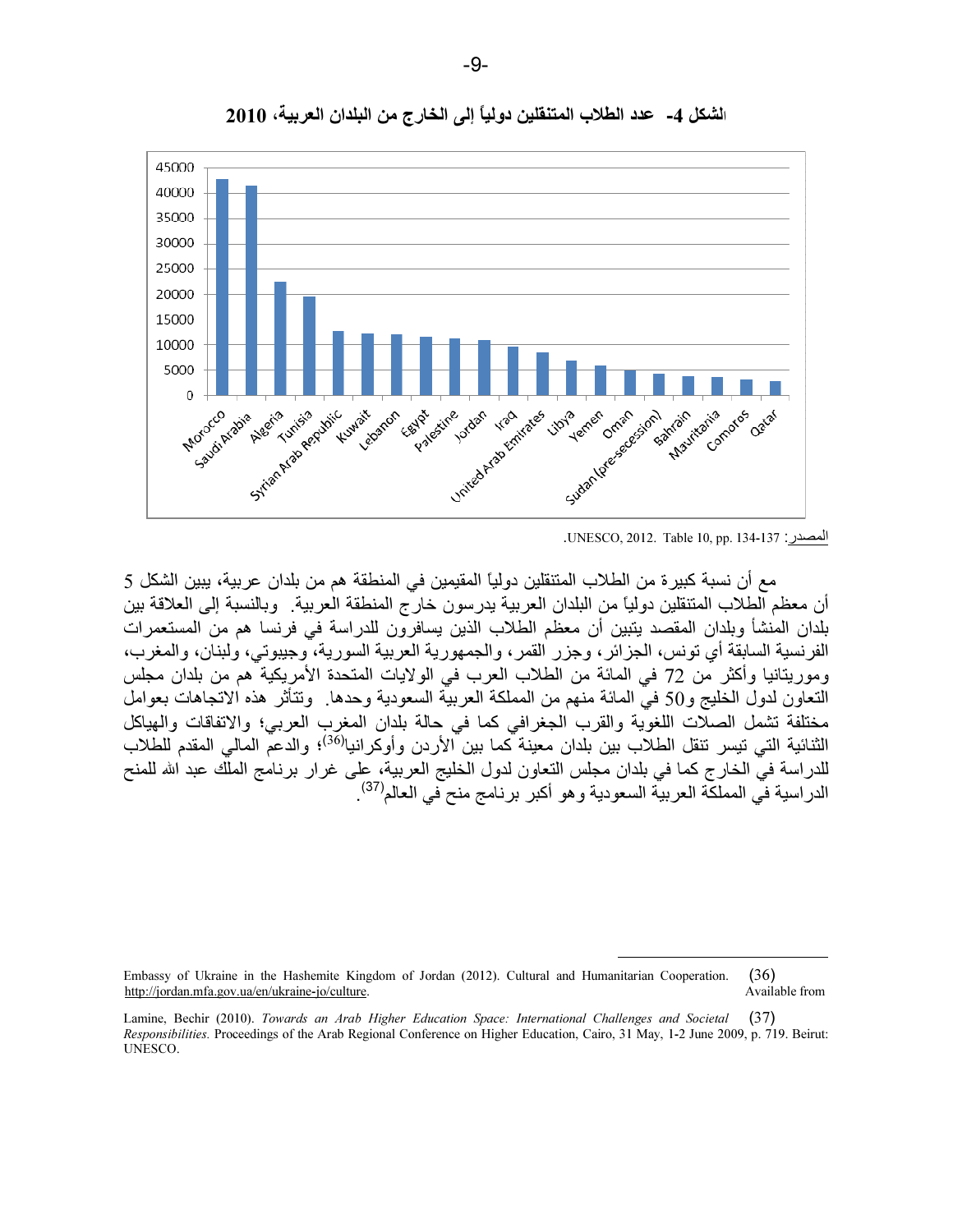

الشكل 5- أول عشرة بلدان مقصد للطلاب من البلدان العربية، 2010

ولا تتوفر البيانات عن مجالات الدراسة على الصعيد العالمي ولكن الاتجاهات المعروضة في التقارير المختلفة تشير إلى أن الطلاب العرب يتجهون نحو الدراسة في مجالات العلوم والتكنولوجيا والهندسة. ففي عام 2008 اختار هذه المجالات 49.2 في المائة من الطلاب السعوديين الذين حصلوا على منح دراسية منّ مؤسسة الملك عبدالله بن عبد العزيز<sup>(39)</sup> و37 في المائة من الطلاب من بلدان المغرب الذين يدرسون في فرنسا<sup>(40)</sup>. ومن المجالات التي تجذب الطلاب أيضًا العلوم الاقتصادية حيث أن 23 في المائة من الطلاب من بلدان المغرب العربي و42 في المائة من الطلاب المصريين في فرنسا يدرسون في هذا المجال<sup>(41)</sup> . ويحظى الطب باهتمام كبير أَيضًا حيثٌ أن 42 في المائة من الطلاب السوريين و20 في المائة من الطلاب اللبنانيين و20 في المائة من الطلاب الجزائريين الذّين يدرسون في فرنسا ملتحقون بصفوف الطب<sup>(42)</sup> . ومن دوافع هذه الاتجاهات الاتفاقات المبرمة في ميادين محددة واختيار الطلاب لمجالات التعليم العملية التي تفتح أمامهم أفاق العمل في بلدان المقصد أو المنشأ<sup>(43)</sup>.

(38) تعود هذه الأعداد إلى 81.2 في المائة فقط من الطلاب المتنقلين دولياً من البلدان العربية.

.Arab News, 2013 ( 39)

- .Campus France, 2011, pp. 3-6 ( 41)
- .Campus France, 2011, pp. 5, 7 and 8 ( 42)

 $\overline{a}$ 

Balac, Ronan (2010). Les mobilités internationales des étudiants marocains. In Espaces, Populations, Sociétés, ( 43) http://eps.revues.org/4264#tocto1n3. vol. 2-3, pp. 395-411. Available from

المصدر : 38)UNESCO, 2012. Table 10, pp. 134-137<mark>.</mark>

Campus France (2011). La mobilité des étudiants du Maghreb, de l'Egypte et du Levant (Mai), p. 3. Available ( 40) from http://ressources.campusfrance.org/publi\_institu/agence\_cf/notes/fr/note\_02\_hs\_fr.pdf.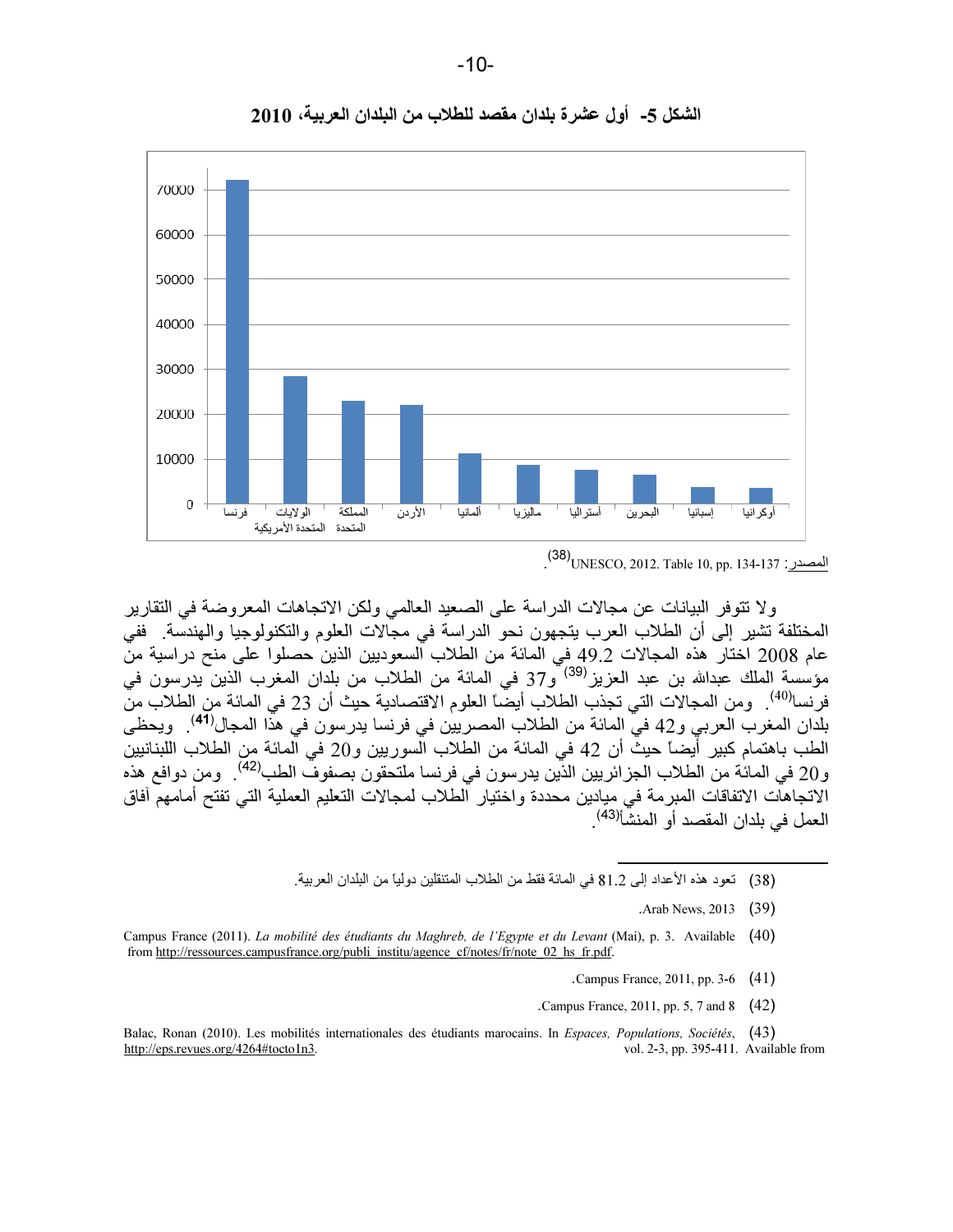ولطالما شجعت البلدان النامية تنقل الطلاب للدراسة في الخارج باعتباره أداة لتحقيق التنمية. فهو يسمح لبلدان المنشأ بتطوير مهارات القوى العاملة لديها من خلال توفير فرص التعليم غير المتوفرة محلياً على أمل أن يتمكن الطلاب من استخدام هذه المهار ات في بلدانهم الأم. فالمملكة العربية السعودية مثلاً توفر منذ -<br>عشرينات القرن العشرين دعما للطلاب للدراسة في الخارج<sup>(44)</sup>. ولكن الكثير من الطلاب يفضلون البقاء في بلدان المقصد بعد التخرج لذا، من الأهمية أن تقدم بلدان المنشأ الحوافز لتشجيع الشباب على العودة واستخدام مهاراتهم المكتسبة في بلدانهم الأم كي تضمن عدم خسارة هذه الطاقات. ومن الأهمية أيضاً التواصل مع الطلاب الذين يختارون البقاء في الخارج وتشجيعهم على المشاركة في أنشطة التنمية العابرة للحدود الوطنية كإرسال التحويلات المالية، وإنشاء الروابط التجارية، ومناصرة بلدانهم المنشأ، والمساهمة في العائدات القصيرة الأجل ودعم هذه المشاركة<sup>(45)</sup>.

الخلاصة والتوصيات

تشير الأرقام المتوفرة عن هجرة الشباب في المنطقة العربية إلى أن الشباب إناثًا وذكوراً بهاجرون بين بلدان المنطقة ومنها وإليها، بشكل مستقل أو ـغبر مستقل، بطريقة إر ادية أو ـغبر إر ادية ومن الممكن أن تنطوي الهجرة على مخاطر نهدد الشباب إناثًا وذكوراً وتتعلَّق بالعمل القسري والإتجار بالأشخاص. والشابات اللواتي يدخلن البلد كلاجئات أو حتى كعاملات جرى جذبهن إلى البلد بالخداع، هن الأكثر عرضة للعمل القسري في بلدان المقصد في حال شاركن في التسول أو العمل المنزلي أو البغاء<sup>(46)</sup>.

وتوفر الهجرة الإرادية الكثير من الفرص للمهاجرين من فئة الشباب كما في فئة البالغين الأكبر سناً. فالهجرة من أجل العمل تتيح للشباب مجالاً واسعاً لزيادة عائداتهم وتطوير معارفهم وتحسين حياتهم المهنية لصالحهم ولصالح بلدي المنشأ والمقصد.

وهناك علاقة واضحة بين هجرة الشباب من المنطقة العربية وبحثهم عن فرص عمل أفضل. ولمعالجة هذا الواقع من الأهمية أن تأخذ البلدان العربية في الاعتبار هذه التوصيات:

- توجيه استثمارات الدولة نحو عمليات البحث والتطوير وتدريب العمّال، وتقديم الحوافز للشركات للاستثمار في هذا المجال من أجل تحسين نوعية عملهم وبالتالي تحفيز الشباب على البقاء في بلدهم المنشأ؛
- الاضطلاع بأنشطة واسعة النطاق للتواصل مع الشباب المهاجرين المقيمين في الخارج لتشجيعهم على استثمار رؤوس أموالهم المالية والبشرية في أنشطة تساهم في خلق فرص العمل اللائق في بلدان المنشأ؛
- تخفيف القيود التي تعيق تنقل العمال الأجانب في البلدان العربية للحد من توجه أرباب العمل نحو  $\bullet$ تشغبل العمال الأجانب؛
- وضع خطة عمل وطنية لتوليد فرص العمل للشباب نتضمن منظورأ منعلقاً بالهجرة لوضع سياسات شاملة ومنسقة تهدف إلىي تحسين إمكانية حصول الشباب علىي فرص عمل وتركز

.IOM, 2008, pp. 121-122  $(45)$ 

Lamine, 2010, p. 718 (44)

United States of America Department of State (2012). Trafficking in Persons Report (June) (46).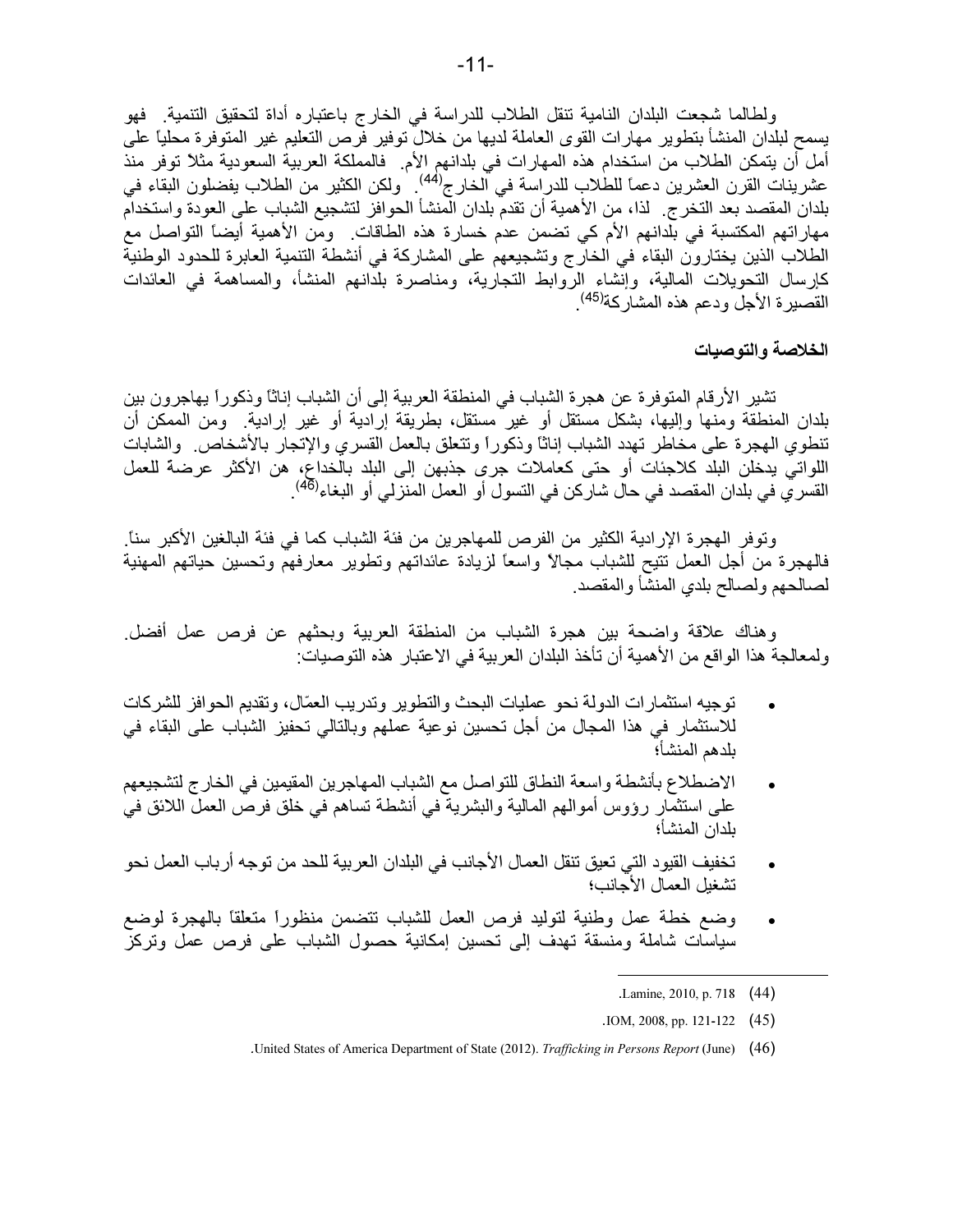خصوصاً على تطوير المهارات وتوفير خدمات التوفيق بين اليد العاملة وفرص العمل في أسو اق العمل الو طنية و الاقليمية و الدو لية؛

- تنفيذ الاتفاقيات المبر مة كاتفاقيات منظمة العمل العربية التالية: الاتفاقية العربية رقم (1) بشأن مستويات العمل، والاتفاقية رقم (4) بشأن انتقال الأيدي العاملة، والاتفاقية العربية رقم (14) بشأن حق العامل العربي في التأمينات الإجتماعية عند انتقاله للعمل في أحد الأقطار، للسماح للشباب بالتنقل بين بلدان المنطقة وسد الثغرات المتعلقة بالمهارات ذات الصلة والقوى العاملة؛
- حماية حقوق العمّال الشباب المهاجر بن من خلال التصديق على اتفاقيات منظمة العمل الدولية وإنفاذها خاصة نلك المتعلقة بعمل الأطفال ولا سيما العمل الخطر والعمال المهاجرين والعمل المنزلي. ويمكن لبلدان المنطقة التي لم تصدق بعد على اتفاقية الأمم المتحدة الدولية لحماية حقوق جميع العمال المهاجرين وأفراد أسر هم التصديق على هذه الاتفاقية؛
	- تفعيل مشاركة بلدان المنشأ وبلدان المقصد في ضمان حماية الشباب المهاجرين؛
- إدراج العمل المنزلي ضمن إطار قانون العمل الوطني لأن هذا المجال من العمل بضم الكثير من  $\bullet$ الشابات المهاجر ات؛
- زيادة إمكانية جمع شمل العائلة بعيداً عن التصنيفات الحالية التي تقيد هذه الإمكانية، وذلك اعترافًا بالحق في جمع شمل العائلة . ومن الأهمية أن تضمن بلدان المقصد للعمال المهاجرين عدم وجود أي قيود في تنفيذ التزاماتها المتعلقة باتفافية حقوق الطفل في مجال النظر في "الطلبات التي يقدمها الطفل أو والداه لدخول دولة طرف أو مغادرتها بقصد جمع شمل الأسرة، بطر بقة إيجابيَّة و إنسانية و سر يعة(<sup>47)</sup>".

وبالنسبة إلى الهجرة القسرية للشباب من المهم أن تنظر البلدان في التوصيات التالية:

- تصديق البلدان التي لم تصدق بعد على الاتفاقية الخاصة بوضع اللاجئين وبروتوكول عام  $\bullet$ \$1967
- اعتماد بلدان المقصد لسياسات خاصة باللاجئين تراعى النوع الاجتماعي والعمر وتولى اهتماما خاصـًا بوضـع الشـابـات وحمـايتـهن من الـعمل القسري.

وفي مجال هجرة الطلاب من الأهمية أن تنظر البلدان في التوصيات التالية:

- تيسير تنقل الطلاب من خلال المواءمة بين معايير التعليم في المنطقة العربية ومعايير التعليم  $\bullet$ الدولية لتمكين أكبر عدد من الطلاب من الاستفادة من فر ص التعليم؛
- توفير بلدان المقصد في المنطقة تأشيرات خاصة للطلاب المهاجرين الذي يتمتعون بمهارات ذات أهمية بالنسبة إلى آلاقتصاد لتمكينهم من البقاء في البلد على حسابهم الخاص ولمدة محدودة بعد إنهاء دراستهم وذلك للبحث عن فرصة عمل؛

<sup>(47)</sup> مفوضية الأمم المتحدة السامية لحقوق الإنسان (1989). اتفافية حقوق الطفل، المادة 10-1. http://www.ohchr.org/AR/ProfessionalInterest/Pages/CRC.aspx.